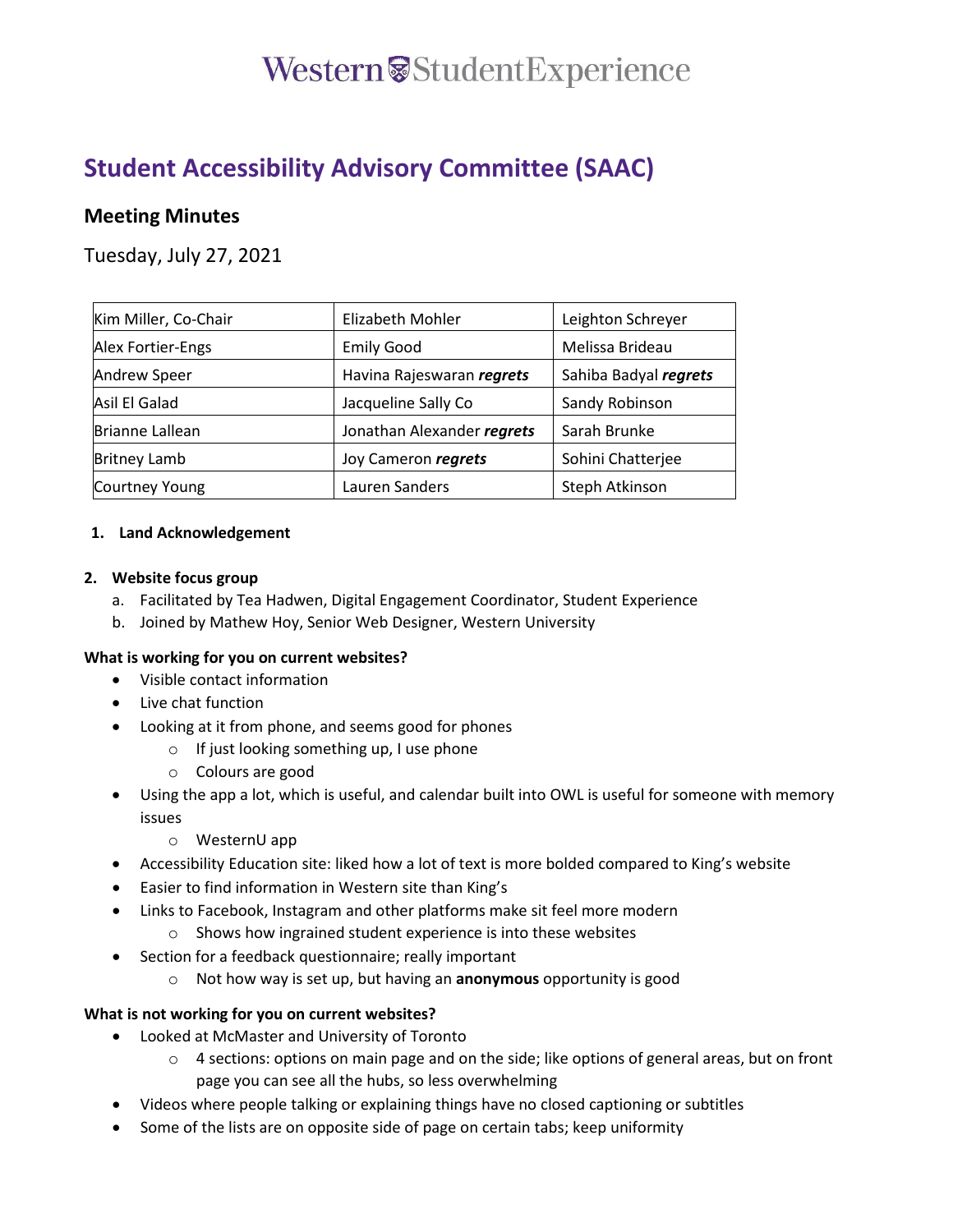# Western<sup>®</sup>StudentExperience

- Not accessible
- Overwhelming in general; lots of tabs and every time you click, more options come up and it is hard to know where to go; lots of information
	- $\circ$  On main page, 4 categories, then when click into one of the categories, some open in new tab and whole new website in and of itself; not all housed on one site per se
- A lot of writing compared to other examples, who utilized images and icons, white space a lot better
- Don't want to read through a lot
- Pie chart of services example: blurry image and text not legible
- Considered how hard it was to find info on Western's site versus others; getting around campus form accessibility perspective is much more prominent on other schools' sites (e.g. McMaster)
- Don't know what subheadings mean compared to McMaster's website
- General Western: so hard to know what resources are there; a master page of where to find things would be helpful
- A lot of pages don't have a lot of information, lots of unnecessary information, some open into new tabs which isn't ideal; compile into one page rather than clicking through
- AE has a lot of links to click; would be easier to separate by audiences
- Areas where links are required but missing e.g. Transition, Leadership, and Enrichment lists all different programs, and explains everything available, but no links on overview, so as user, need to go in and find links themselves
	- $\circ$  If referenced in text, link to specific site or subpage to make it easier to know where to go
- Lack of information on website for international students e.g. connecting to mental health resources what can they access, how to highlight that
- Department on site and overview of department, and then list what they actually do (King's example from Stephanie); helps with wayfinding
- Rename some of the categories (e.g. four units and subheadings) because not clear what will find in individual page (better words, phrases to get at core of what is being provided)
- Chatbot function: when go on main department page, pop up survey or seething similar to say what interested in/want to achieve and then based on responses, an automated answer could direct you to what page you want to go to
- Looking at Huron's page and what liked and what Western could improve on-break up by audience (guest? current student? future student?); can help break up information
- Main problem is that I don't know what AE covers versus learning development; writing feels like it might go under learning development
- Learning Development & Success lacks tab for undergrad students
- As Ivey grad student, confused about who to contact and need to lay out more clearly
- McMaster's page: like idea of really big hub and has everything about accessibility in one section
- Too many tiers of website…not focused enough; needs organized summed up, proper categories, so people don't need to hunt rather than linking off to new pages
- No general search bar; not sure if used heavily
- Carleton has list of community organizations that you might need as a student with a disability coming to university (e.g. CNIB, attendant care services, ASL)
- Contact information for specific people (i.e. accessibility counsellor) rather than directory; more inviting
- Advice from peers tab and maybe peer support centre would be relevant here; so many services, and feels fragmented; better coordination between services on campus and AE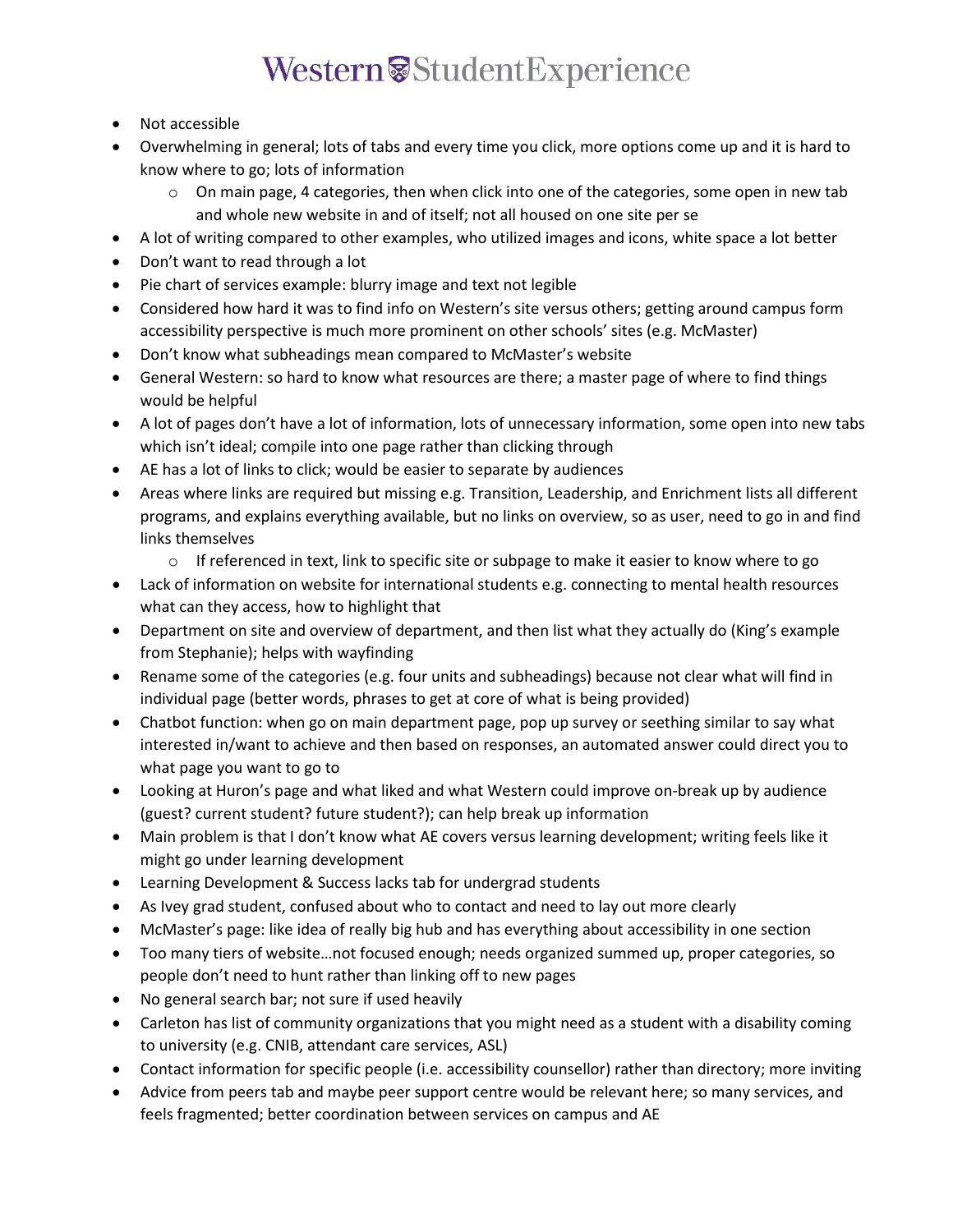## Western<sup>®</sup>StudentExperience

### **Is there anything that you would like to be able to do/learn on the websites that you can't already do?**

- Font size changer and contrast feature
	- o More valuable to have present or prefer ability to incrementally adjust it
		- Incremental better because vision lies on a spectrum and people should be able to control for themselves
- Search bar
- Pictorial descriptions
- Where jargon, could you hover over it for a brief definition; jargon can be a real barrier to participation; for those with memory/cognition challenges this would be helpful
- Subtitles or closed captioning on everything
	- o When uploading videos to YouTube is better to allow YouTube to convert then we clean it up?
		- As baseline is this a good approach?
			- Subtitles need manually entered or fixed from what is autogenerated
				- o Talking too fast and words get slurred together
				- o Not acceptable to leave autogenerated as baseline
			- Good place to start; transcription services are available if there is lack of personnel REV
			- We upload, let YouTube do its thing and then we clean it up; in online classes, found that common words converted ok, but some stuff is so specialized
			- CTL has done nice things with videos and transcripts
				- o Audio description is also very important; integrated description
			- If being uploaded directly and then mistakes caught after, this past year had to message numerous profs who used otter or AI, which works for live, but I had to catch errors on my own; advice is to try to edit before uploading
- Link or area for scholarships or bursaries, section talking about that
	- o Talked to counsellor so feels secretive
	- o Complicated process and steps
	- $\circ$  Education has some new scholarships for students with disabilities, so could be added as well
- More accessible working tour of campus; not a pdf but more virtual
- Access van, and more specialized services, paratransit app link and LTC; need to know this exists and process

### **Do you have any favorite Western websites or websites from other organizations that you like or serve you well?**

- The new academic calendar website at Western
	- o Aesthetically look good
	- o Cohesiveness
	- o First page you can see breakdown of main topics
- Mental health resource guide was really helpful with list; could be another one that is for Western resources wholly
	- o Hard to find online and don't know where to get it on campus
		- Generally distributing in more efficient way
		- **Tea noted that this resource is no longer being produced**
- McMaster was simpler and hub was user friendly; U of T has specific stuff for different types of disabilities and what is needed
- Is it possible to have affiliates mimic similar design as what gets created on main campus